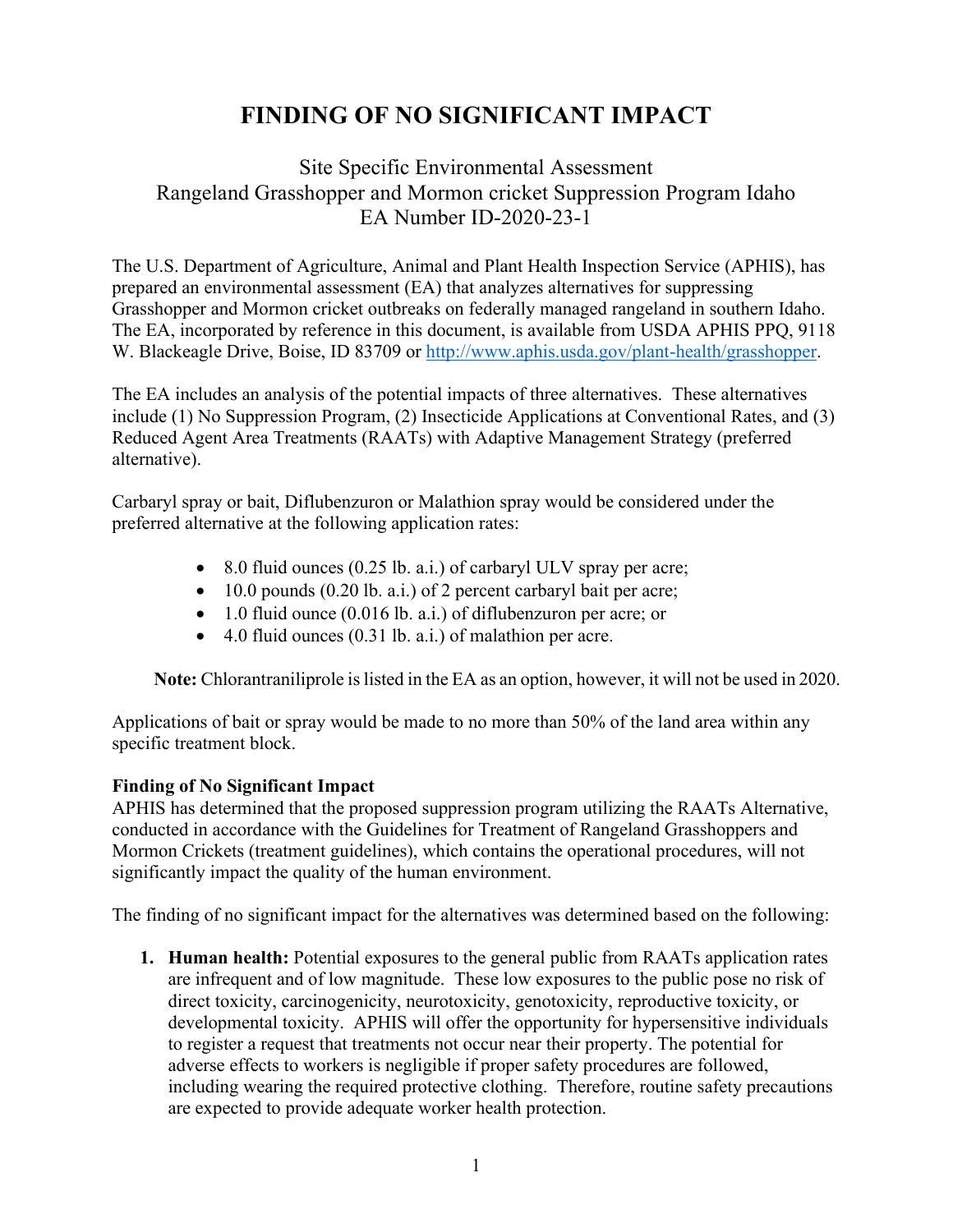- **2. Non targets:** No vertebrate animal species would be exposed to toxic levels of insecticides. Reduction in insects as prey species for insectivores would be reduced by the insecticide choices and by the reduction in area coverage. Plants would not be exposed to toxic levels of insecticides and any reduction of pollinators would be minor and temporary due to the insecticide choices and by the reduction in area coverage. Impacts on aquatic arthropods would be avoided or minimized by utilizing buffers around water. Impacts on non-target terrestrial arthropods would be minimized by the insecticide choices and by the reduction in area coverage.
- **3. Endangered and Threatened species:** In accordance with section 7 of the Endangered Species Act (ESA) consultation is conducted with Fish and Wildlife Services (FWS) for any action authorized, funded, or affected by a Federal agency that may affect listed endangered or threatened species or their critical habitats. An APHIS state office Biological Assessment (BA) to determine the potential impact from the proposed treatment was prepared and submitted to FWS. Concurrence was granted March 31, 2020 by FWS in Boise, ID. Protection measures that resulted from the national and local consultation processes with US Fish and Wildlife Service will be implemented and therefore, the proposed suppression program is not likely to adversely affect endangered or threatened species or their habitats.
- **4. Socioeconomic issues:** Ranchers (livestock owners) are the major social group that is economically impact by rangeland grasshopper infestations. Extensive grasshopper infestations deplete the natural plant resources. Losses occurred from reduced available range forages for livestock and wildlife can be considerable, and thus cause starvation, sickness and mortality among these animals. The general public is the main consumer segment that relies on these animal products and can be economically affected by limited and inconstant supply. The county and state property value base for taxes purposes and supporting revenue for community services also becomes less. Losses caused by Grasshoppers and Mormon crickets would not be as significant under the preferred alternative as under the No Action Alternative.
- **5. Cultural resources and events:** No cultural resources or events will be affected negatively by the proposed treatment. A suppression treatment should help reduce the insect annoyance and property damage concerns at some of these events and be considered an actual benefit. Efforts will be coordinated with the land manager to prevent potential impacts.
- **6. Executive Orders 12898** (low income and minorities), **13045** (children), and **13186**  (migratory birds). The Program actions pose no disproportionate adverse impacts to children or to low-income or minority populations. There would be no significant impact on migratory birds.

The time between receipt of a request for treatment and the start of a suppression program is very short. In order to inform the public and give them time to submit comments on the proposed program, APHIS made this EA available for a 30-day comment period which ended April 17, 2020.